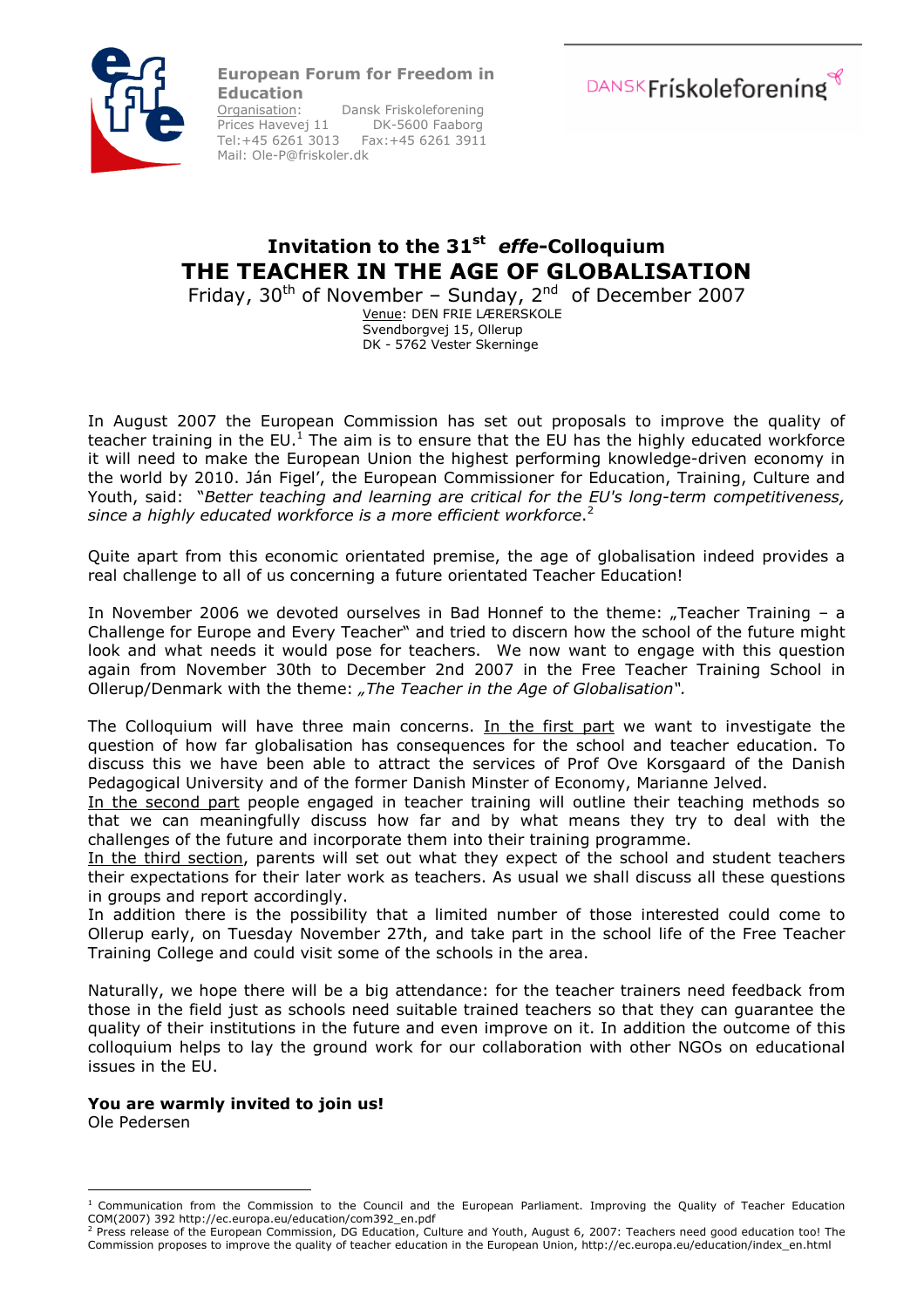# THE TEACHER IN THE AGE OF GLOBALISATION Agenda

## Friday, 30.11.2007

| 13:30                    | effe General Meeting                                                                                                              |
|--------------------------|-----------------------------------------------------------------------------------------------------------------------------------|
| $16:00 - 17:00$<br>17:00 | Arrival<br><b>Welcome</b> and Opening Lecture<br>Thorstein Balle, Principal of the Free Teacher Training School<br><b>Denmark</b> |
| 18:30                    | Dinner                                                                                                                            |
| 20:00                    | <b>Lecture</b> "Lifelong Teaching, an Evolution of Ideas of Teaching in<br>Europe<br>Marianne Jelved, former Minister of Economy  |
|                          | Open Discussion                                                                                                                   |

## Saturday, 1.12.2007

| $7:30 - 8:30$<br>8:30 | <b>Breakfast</b><br><b>Common Morning Ritual</b><br>Monica Brodnicke, Teacher at the Free Teacher Training School                                                                                                |
|-----------------------|------------------------------------------------------------------------------------------------------------------------------------------------------------------------------------------------------------------|
| 8:45                  | <b>Lecture</b> , The Teacher in the Age of Globalisation"<br>Prof. Ove Korsgaard, Danish Pedagogical University                                                                                                  |
| 10:00                 | <b>Three Teacher Training Seminars present their didactics:</b><br>The teacher as a person, as a profession, as a producer.                                                                                      |
|                       | Gerd Kellermann, Germany - Teacher Education in the Tradition of<br><b>Waldorf Pedagogy</b>                                                                                                                      |
|                       | Brigitta Kovermann, Finland - Teacher Education in the Tradition of<br>Freinet Pedagogy                                                                                                                          |
|                       | Dr. Michaela Píšová, Dr. Monika Černá, Prof. Karel Rydl, University<br>of Pardubice, Czech Republik<br>Teacher Training Program "Year of Clinical Training for Teachers in<br>Foreign Languages", Czech Republik |
| 11:00                 | 1. Working Groups<br>Discussion on the Themes of the Lectures<br>The teacher as a person, as a profession, as a producer in the age<br>of Globalisation                                                          |
| 12:30                 | Lunch                                                                                                                                                                                                            |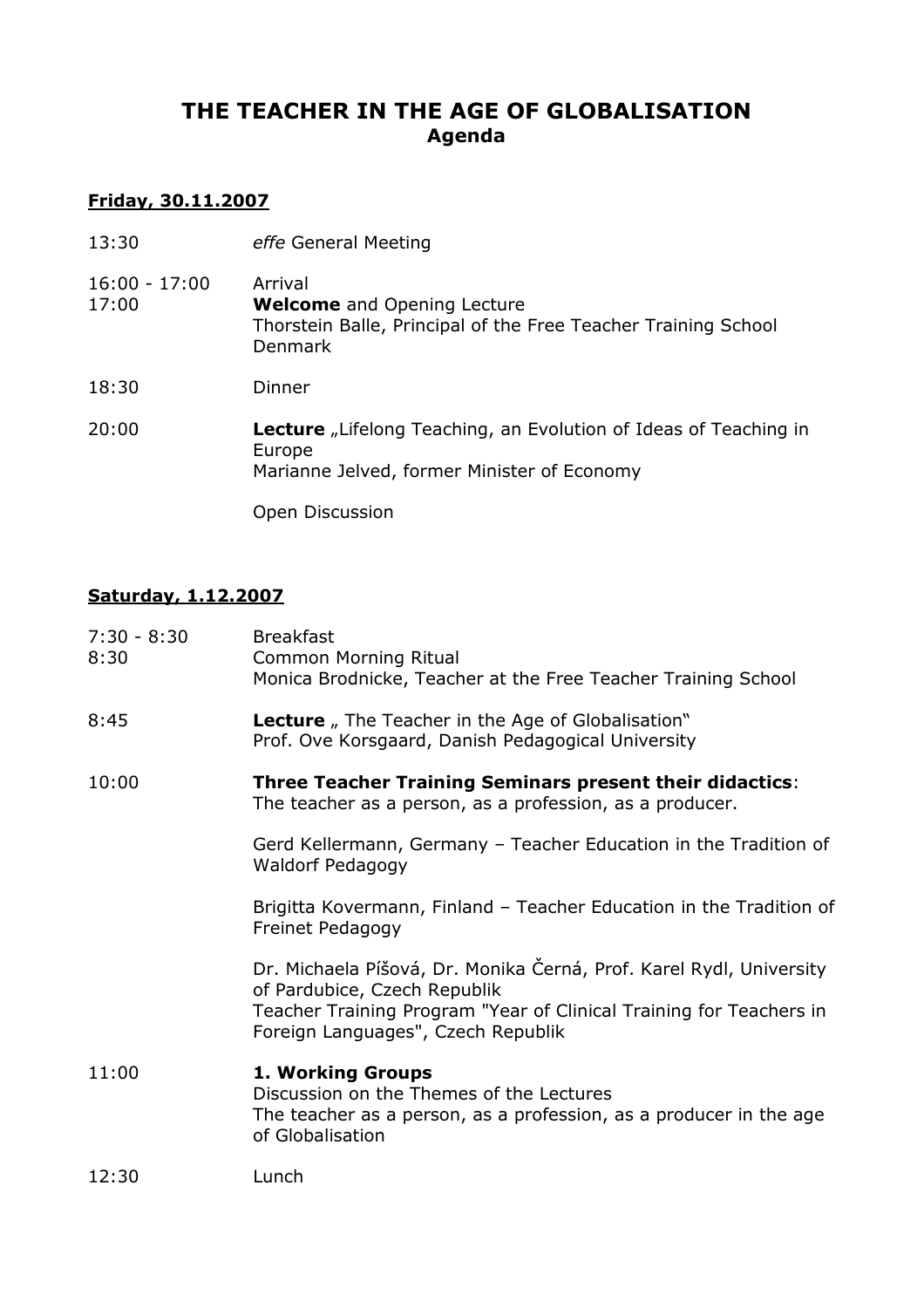| 14:00 | What do parents expect from a school?<br>Lectures of three representatives of parents organisations                                                                    |
|-------|------------------------------------------------------------------------------------------------------------------------------------------------------------------------|
|       | What do teacher students expect from their profession and their<br>education?<br><b>Lectures</b> of three teacher students                                             |
| 16:30 | <b>2. Working Groups</b><br>The different positions of the actors in the school:<br>Pupils, parents, teachers, ???<br>These working groups are led by school directors |
| 19:00 | Festive Dinner with Program from the Students of the<br>Free Teacher Training School.                                                                                  |

#### Sunday, 2.12.2007

| $8:00 - 9:00$ | <b>Breakfast</b>                                                                  |
|---------------|-----------------------------------------------------------------------------------|
| 9:00          | Common Morning Ritual                                                             |
| 9:15          | <b>Lecture:</b> "Children in the Age of Globalisation"<br>N.N.<br>Open Discussion |
| 10:45         | <b>Closure</b> of the Colloquium $-$ Preview<br>Lunch<br>Departure                |

From Tuesday, 27<sup>th</sup> to Friday, 30<sup>th</sup> of November, up to 15 people have the possibility to visit Free Schools in the area as well as potentially to witness one day at the Free Teacher Training School. Participants are accepted at a first come, first served basis.

#### You can find out more about the Free Teacher Training School at: http://www.dfl-ollerup.dk



### You can find out more about the Danish Free School Association at: http://www.friskoler.dk